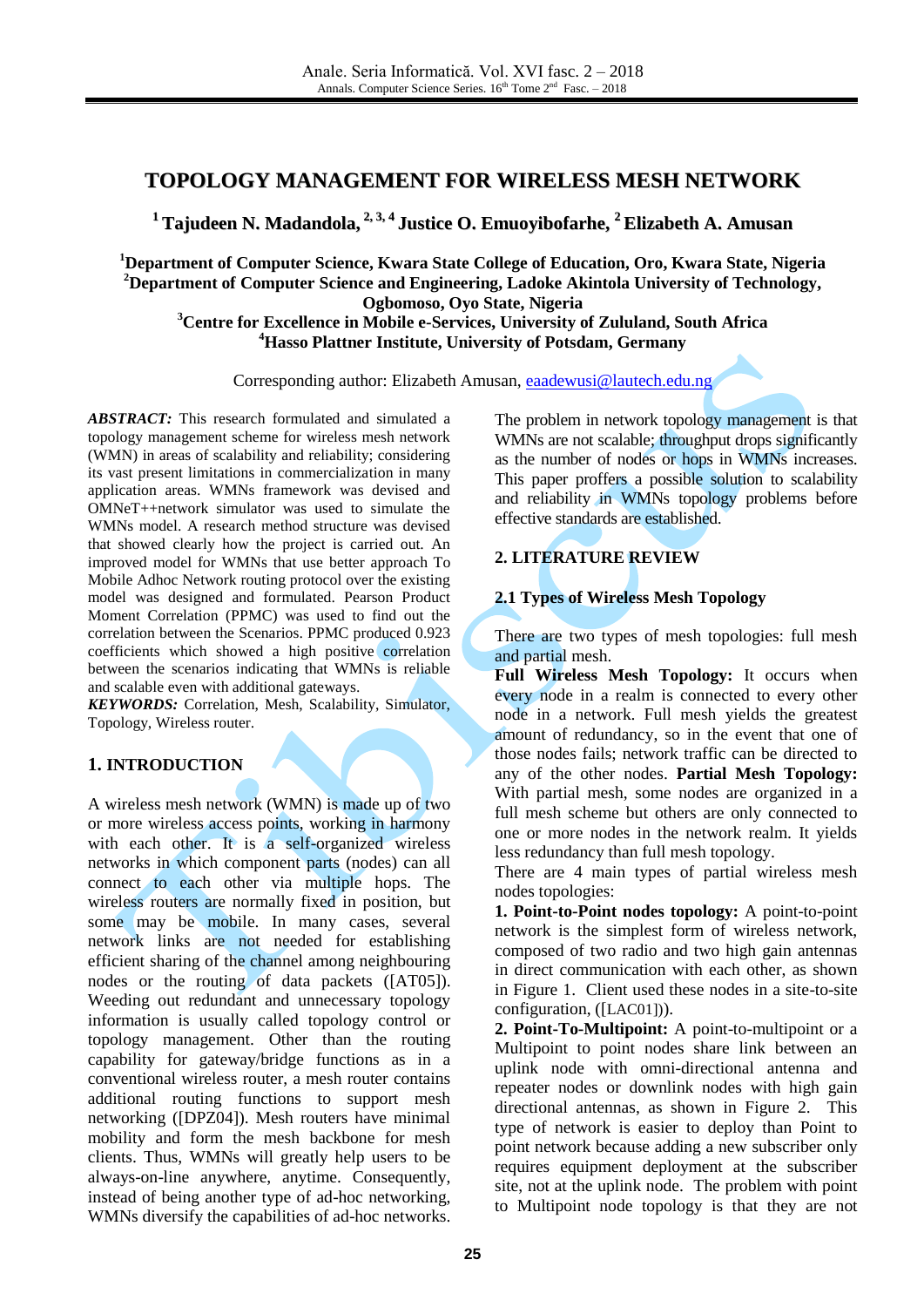design to mesh with other nodes due to the directional antenna ([LAC01]).

**3. Multipoint to Multipoint Networks:** Multipoint to multipoint networks creates a routed mesh topology that mirrors the structure of a wired Internet. Additional access routers are then deployed throughout the coverage area until a maximum density is achieved as shown in Figure 3.

**4. Metropolitan Nodes Topology:** Metropolitan nodes topology uses the two mesh type networks: Backhaul and Last Mile, shown in Figure 4.

i. Backhaul is either a Point-to-Point or Point-to-Multipoint topology. It designs is to provide a backbone to the uplink nodes. The nodes use dual antennas one being directional to the uplink the other providing connection to the last mile.

ii. Last Mile is a Multipoint-to-Multipoint topology; its nodes have single radio cards with Omniantennas and are linked to the backhauls Omniantenna.



**Fig 2: Point-to-multipoint nodes topology (]LAC01])**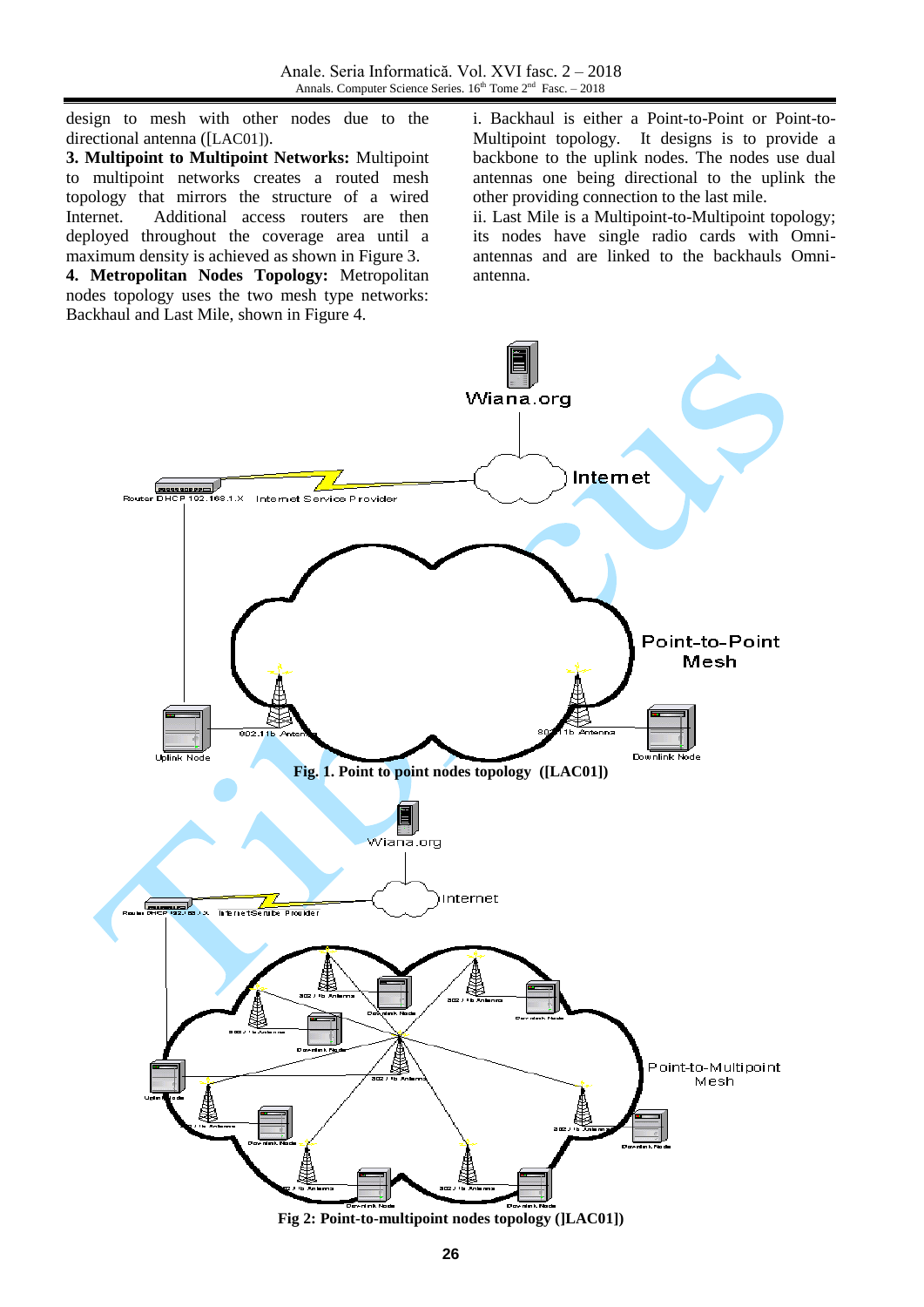

The difference between Last Mile and Multipoint-to-Multipoint topology is that Internet connection does not come from a wired router but through the backhaul mesh via a central point.

The complexity increases when adding a second wireless radio card to a node and adding different types of antennas ([LAC01]).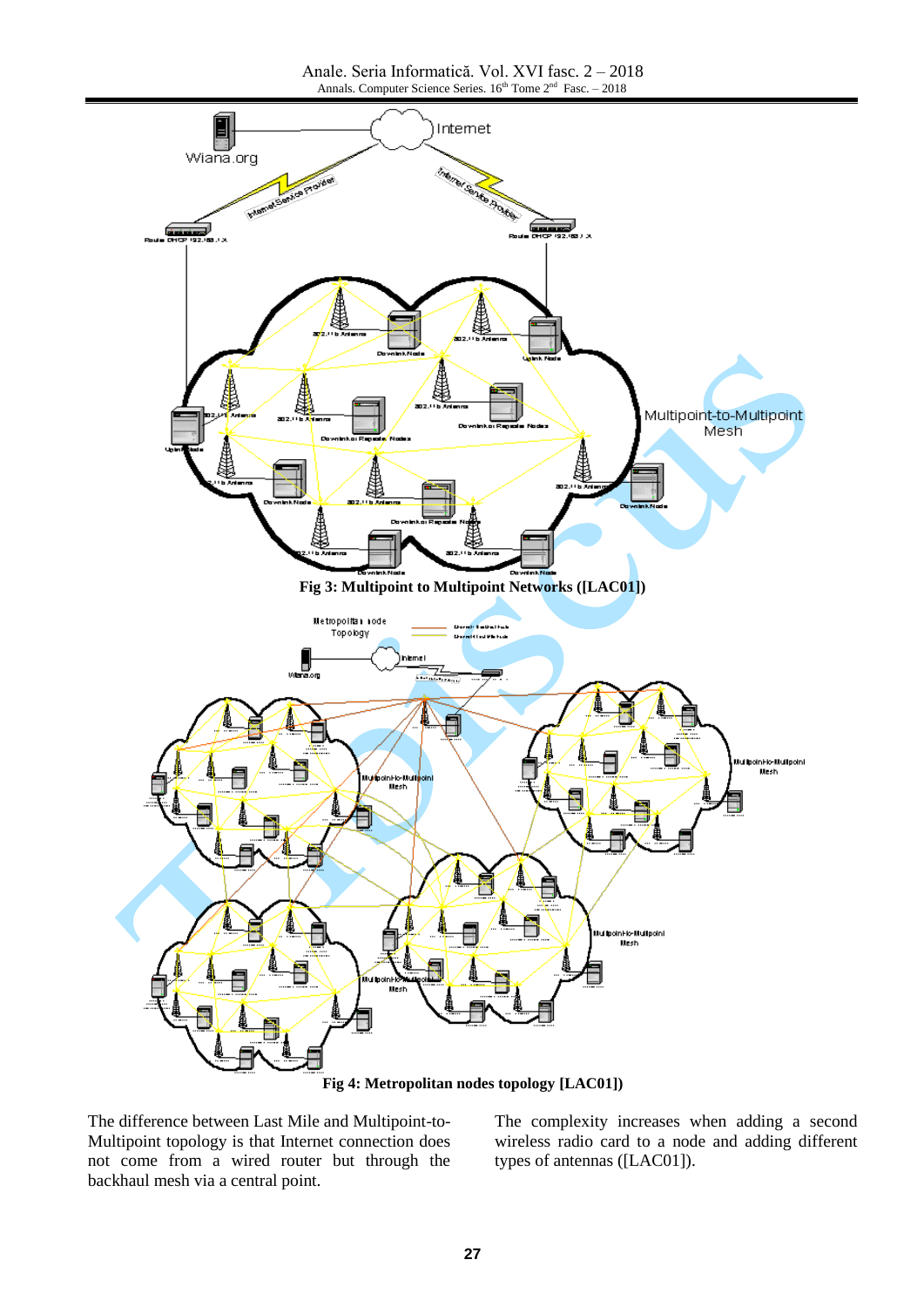#### **2.2 Critical Design Factors**

The critical factors influencing the performance of WMNs are summarized as follows:

**A. Radio Techniques:** Many approaches have been proposed to increase capacity and flexibility of wireless systems in recent years. Typical examples include directional and smart antennas, multiple input multiple output (MIMO) systems, and multiradio/multi-channel systems. To further improve the performance of a wireless radio and control by higher layer protocols, more advanced radio technologies, such as reconfigurable radios, frequency agile/cognitive radios, and even software radios, have been used for wireless communication. Although these radio technologies are still in their infancy, they are expected to be the future platform for wireless networks due to their dynamic control capability. These advanced wireless radio technologies all require a revolutionary design in higher-layer protocols, especially MAC and routing protocols ([DZ04]).

**B. Scalability:** Scalability is a critical requirement of WMNs. Without support of this feature, the network performance degrades significantly as the network size increases. For example, routing protocols may not be able to find a reliable routing path, transport protocols may lose connections, and MAC protocols may experience significant throughput reduction ([DZ04]). To ensure scalability in WMNs, all protocols from the MAC layer to the application layer need to be scalable.

**C. Mesh Connectivity:** Many advantages of WMNs originate from mesh connectivity. To ensure reliable mesh connectivity, network self-organization and topology control algorithms are needed. Topology aware MAC and routing protocols can significantly improve the performance of WMNs ([L+03]).

## **3. METHODOLOGY**

In this paper, the major research approaches used are:

- Research Method Structure: It is the structure or steps followed in solving the research problems, from identification of problem through Simulation to Assumption and Conclusion.
- OMNeT ++ (Objective Modular Network in C++) network simulator non-commercial network simulator was used. OMNeT++ itself is not a simulator of anything concrete, but rather provides infrastructure and tools for writing simulations.
- Wireless Mesh Network model that use BATMAN(Better Approach To Mobile Adhoc Network) routing protocol
- Statistical tools using Pearson Product Moment Correlation

#### **3.1 The Model**

A model for simulating wireless mesh networks formulated is composed primarily of two classes of network devices or nodes viz: the mesh router and the mesh client ([NZ11]). Some of the mesh routers provide access to the internet via a wired interface thereby performing the role of a gateway. The model comprised of network nodes which was modelled as a collection of modules as shown in Figure 5.



**Figure 5: The Formulated Model**

#### **The Modelling Parameters**

 $\mathcal{L}$ 

Various simulations were performed using the formulated model for wireless mesh network that use the BATMAN routing protocol. The area covered by the network (i.e the size of the space within which mobile hosts can move) is 550m by 500m. The Simulation was run for 600s (10 minutes). Three different scenarios were used to test the scalability, performance and significance of the number of mesh gateways. Scenarios 1 and 2 were used to test for scalability and performance of the model with no mobility there was increased in number of gateway in senario2. Scenario 3 was used to test reliability with mobility.

**NIC Reliability**: This is the probability that at a specific point in time, the NIC will be in an "UP" state i.e. NIC is with 99% reliability.

**Session Throughput in Kbps:** This is the rate at which data sent by the server is received at the various mobile hosts (Mesh Clients).

**Gateway Metric:** This is the number of hops required to reach a gateway from a mobile host

#### **SCENARIOS**

Three scenarios were considered and in each, three parameters: reliability, session throughput and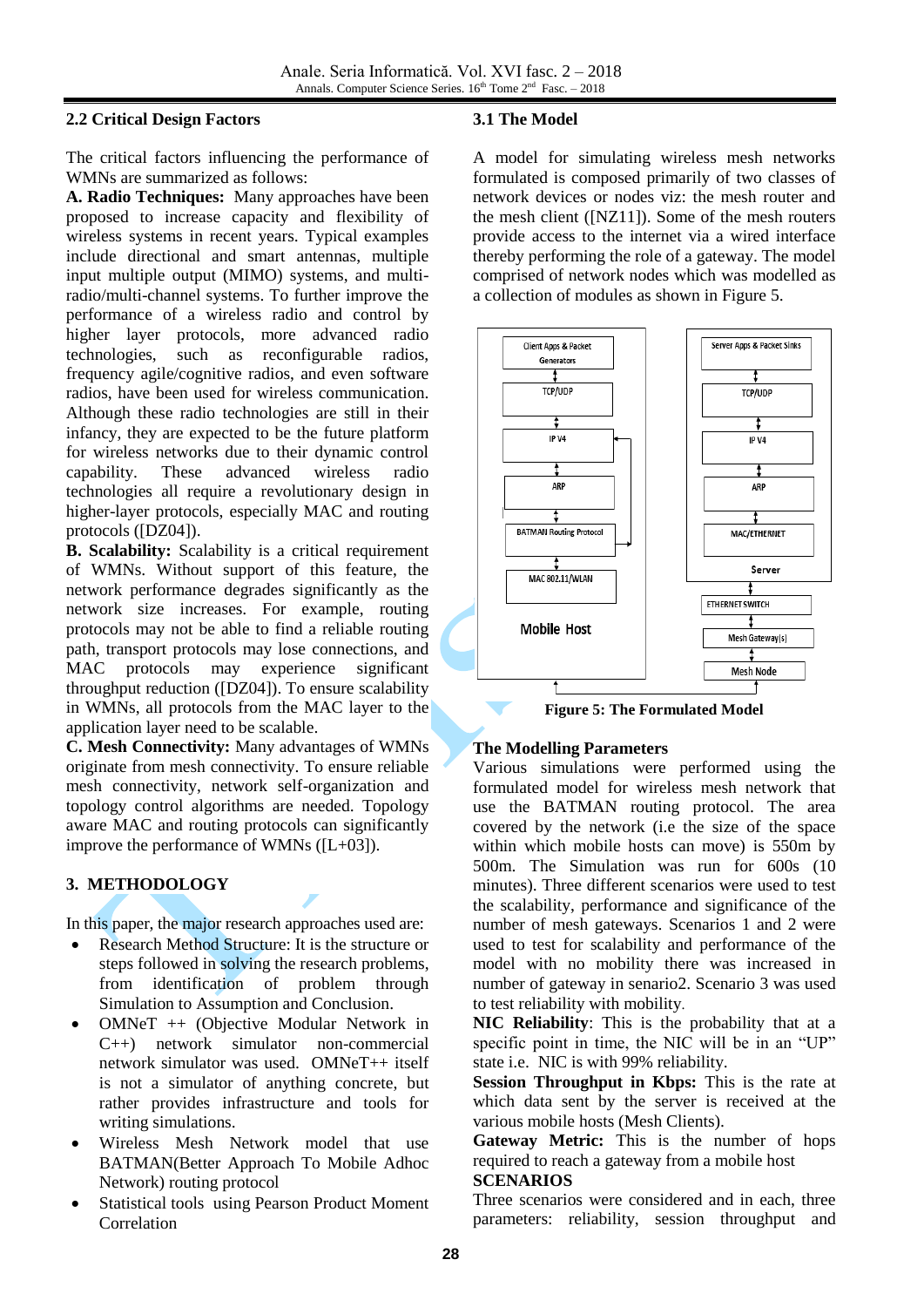gateway metric were tested and analyzed using Pearson Product Moment Correlation. Also, in all the three scenarios the topology consisted of:

**Mesh Clients**: The Mesh Client (Mobile Host) comprise of the following Simple Modules: Notification Board, Interface Table, Routing Table, Mobility, Ping Application, UDP, TCP, TCP Application and UDP Application. Also, it comprises of the following Compound Modules: Addressable IEEE802.11 Nic Adhoc and BATMAN Network Layer For Clients. Its attributes are: ThinkTime: 3seconds, IdleInterval: 5seconds, Requested Video Size: 1048576Bytes (1MB), Packet Lenght: 200Bytes, Wait Interval: 1second.

**Mesh Routers**: The Mesh Router comprise of the following Simple Modules: Notification Board, Interface Table, Routing Table and Mobility. Also, comprises of the following Compound Modules: Addressable IEEE80211 Nic Adhoc and BATMAN Network Layer for routers. Its attribute are: ThinkTime: 2seconds, IdleInterval: 1second, Reconnect Interval: 2seconds, MAC Bitrate: 2Mbps (Mega Bits Per Second), Max Queuesize: 14 Frames, Radio Bitrate: 54Mbps, Transmitter Power: 20mW, Sensitivity: -70mW.

**Mesh Gateway**: The Mesh Gateway comprise of the following Simple Modules: Notification Board, Interface Table, Routing Table and mobility. Also, it comprises of the following Compound Modules: Addressable IEEE802.11 NicAdhoc, BATMAN Network layer for gateways and addressable Ethernet Interface. It uses wireless interface to connect to the mesh clients and Ethernet Interface through Switch to connect to the server. Its attributes are: ThinkTime: 2seconds, IdleInterval: 1second, Reconnect Interval: 2seconds.

**Server (Destination)**: Pentium IV 3.0 GHz board, 120g Hard disk, 512MB RAM configuration was used with Windows operating system. The gateway was connected to it through the Switch from the Ethernet interface.

#### **Scenario 1**

This scenario topology is consisted of: 6 Mesh Clients, 7 Mesh Routers, 1 Mesh Gateway, 1 Server (Destination). There is 99% Reliability for all nodes i.e the NIC is at "UP" state throughout and there is no mobility.

#### **Scenario 2**

This scenario topology is consisted of: 6 Mesh Clients, 7 Mesh Routers, 2 Mesh Gateways, 1 Server (Destination). There is 99% Reliability for all nodes i.e the NIC is at "UP" state throughout and there is no mobility.

## **Scenario 3**

This scenario topology is consisted of: 6 Mesh Clients (Mobile host) (2 metres per second mobility), 7 Mesh Routers (no mobility i.e static in position), 2 Mesh Gateways (no mobility i.e static in position), 1 Server (Destination). There is 50% Reliability for Mobile Hosts WLAN NICs, 60% Reliability for Mesh Routers WLAN NICs, 80% Reliability for Mesh Gateway Ethernet NICs, 70% Reliability for Mesh Gateway WLAN NICs, 99% reliability for Server Ethernet NIC.

### **4. RESULTS AND DISCUSSIONS**

The research employed the use of Pearson Product Moment Correlation (PPMC) to show if there exist a positive or negative correlation between Scenarios 1 and 2, also between Scenarios 2 and 3. If the coefficient obtained is negative, it implies there is negative correlation between the variables which means the correlation is statistically not significant. If the coefficient obtained is positive, it shows there is positive correlation between the variables which means the correlation is statistically significant. The positive correlation is said to be WEAK if the coefficient is between 0.0 and 0.4, it is MODERATE if the coefficient is between 0.4 and 0.7 inclusive, and it is HIGH positive correlation if the coefficient is between 0.7 and 1.0.

Table 1 is a contingency table for calculating the PPMC for Average TCP Throughput between scenario  $1(X)$  and scenario  $2(Y)$ . The Average TCP throughputs were rounded up to whole number. The PPMC was used to find the correlation between scenario  $1$  (X) and Scenario  $2$  (Y) to determine if addition of more gateway to scenario 2 from scenario 1 has effort on the number of throughput received by the mobile hosts. The PPMC produced a coefficient of 0.6017 which shows a moderate positive correlation which is statistically significant, indicating that increase in number of gateway increased the performance and number of TCP throughput received by each mobile host in scenario 2 than scenario 1.

Table 2 is a contingency table for calculating PPMC for Average Gateway Metrics between scenario 2 (X) and scenario 3 (Y). The PPMC was used to test if there is correlation between scenario 2 and scenario 3 with equal number of gateways. Mobile hosts in scenario 2 are static and NIC reliability in all nodes remain at "UP" state throughout the simulation, whereas they are mobile in scenario 3 and NIC reliability in each Node varies.

The correlation between the two scenarios was calculated and 0.923 coefficients were obtained. It shows a high positive correlation which is statistically significant. The result showed that WMNs are reliable and scalable with additional gateway.